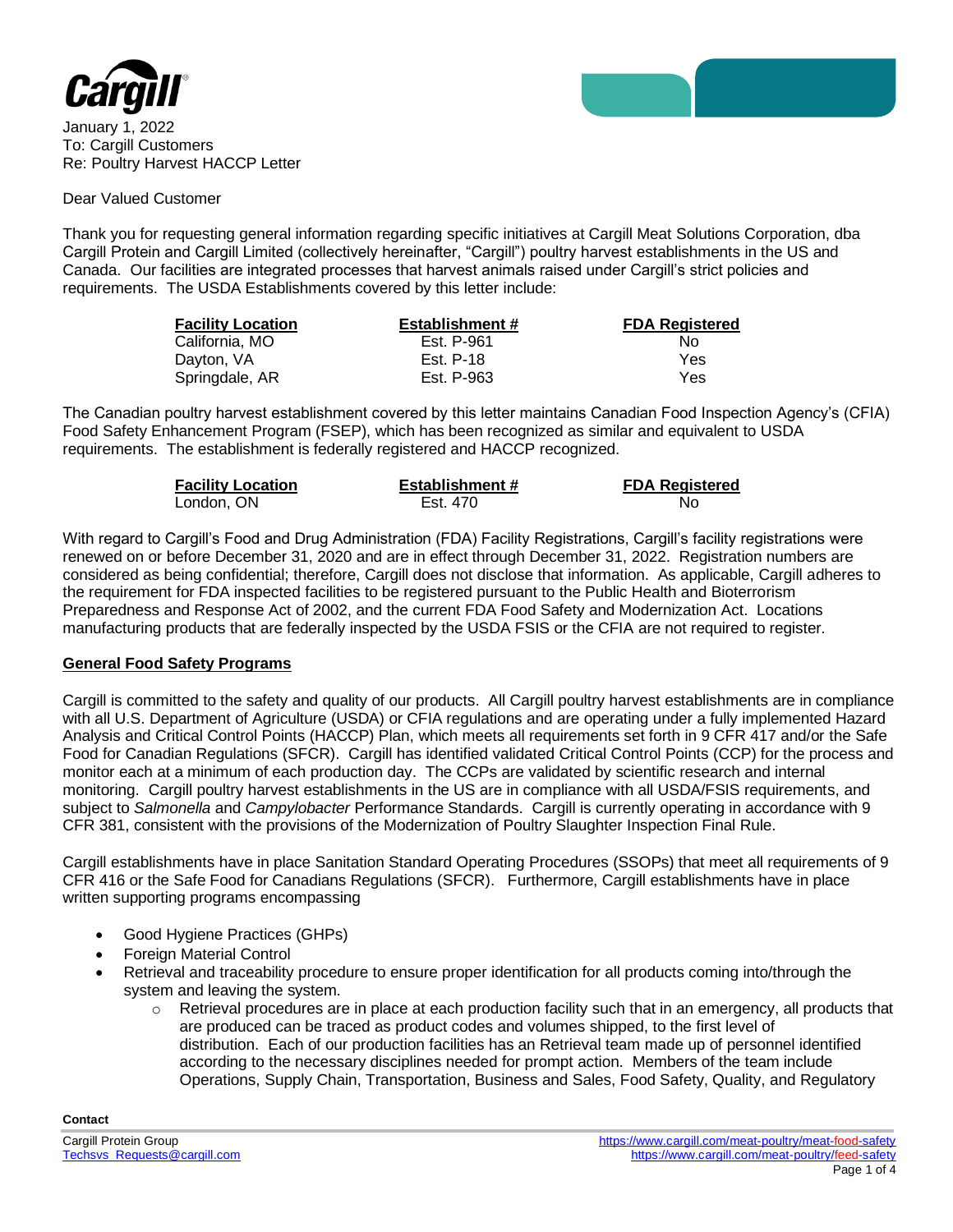

(FSQR), Corporate Affairs, Legal and Information Technology (IT) personnel, as necessary. These procedures are practiced at a minimum of annually to ensure effectiveness in the ability to trace all products and ensure all team members are competent in their roles.

- $\circ$  In the event of a natural disaster or other crisis that renders a production facility inoperable, Cargill has production contingency plans to cover a majority of products that involve other Cargill facilities, as well as approved External Manufacturers.
- Pest Control Program
- Product Hold Program
	- o Ground turkey is tested for *Salmonella*, and known products that are above the threshold limit are diverted. This process has shown to reduce levels of *Salmonella* with a positive public health impact. o This process has been reviewed by the USDA.
	- Food Defense Program
		- $\circ$  Establishments are access controlled, fenced and quarded. At all production establishments, visitors are restricted, except under certain strictly controlled circumstances. Food defense procedures have been in place for some time, and Cargill reviews these procedures on a regular basis.
- Allergen Control Program.
	- $\circ$  Allergens have been considered in the hazard analysis for each Cargill facility and, where appropriate, programs have been established around the handling of any allergen containing ingredients.
	- o Additionally, all established allergen programs are a part of internal audits and annual third party GFSI certified audits.

## **Supplier Approval Programs** [\(https://www.cargill.com/about/external-sem-manual\)](https://www.cargill.com/about/external-sem-manual)

Cargill has prerequisite programs as a foundation enabling our HACCP systems to function more effectively. Since our facilities do not continuously monitor the manufacturing processes of all materials received into the facilities, we rely on programs such as our Supplier Programs to help mitigate possible biological, chemical and physical hazards. The Supplier Programs provide the mechanisms by which we ensure supplier compliance with our Food Safety/ Quality and specifications requirements.

Cargill recognizes that the quality and safety of the products we produce is strongly influenced by the quality and safety of the materials we receive and is committed to only using material from suppliers that meet or exceed our requirements. Cargill requires that all raw material suppliers comply with all applicable government regulations and meet the following requirements in order to become and remain an approved supplier:

- HACCP
	- o Raw poultry purchased from the United States or Canada come from USDA/CFIA inspected facilities operating under a HACCP program.
	- o Suppliers must have adequate segregation programs, if handling multiple species in one location, to ensure there is no risk of substitution and the labeled species is accurate.
		- Suppliers are required to have a program for testing for residues within their process.
- SSOPs, Pre-requisites and Training
	- $\circ$  Poultry supplier facilities must have implemented written SSOPs/Pre-requisite and training programs sufficient to ensure that all processing and handling equipment that contacts the poultry is cleaned and sanitized properly and that sanitation effectiveness is monitored during pre-operational inspection.
- Live Animal Handling
	- o Are in compliance with FSIS Directive 6100.3 Ante-Mortem and Post-Mortem Poultry Inspection or the Safe Food for Canadian Regulations.
	- o Require all animals be handled in a manner compliant with the current standards set forth by the National Turkey Federation (NTF) Animal Care Guidelines and Best Management Practices and the National Chicken Council (NCC).
	- $\circ$  As applicable, must have conducted an animal handling audit by a PAACO trained auditor annually.
- Audits
	- $\circ$  Poultry supplier facilities must schedule, conduct and maintain certification against a Global Food Safety Initiative (GFSI) certification or equivalent audit.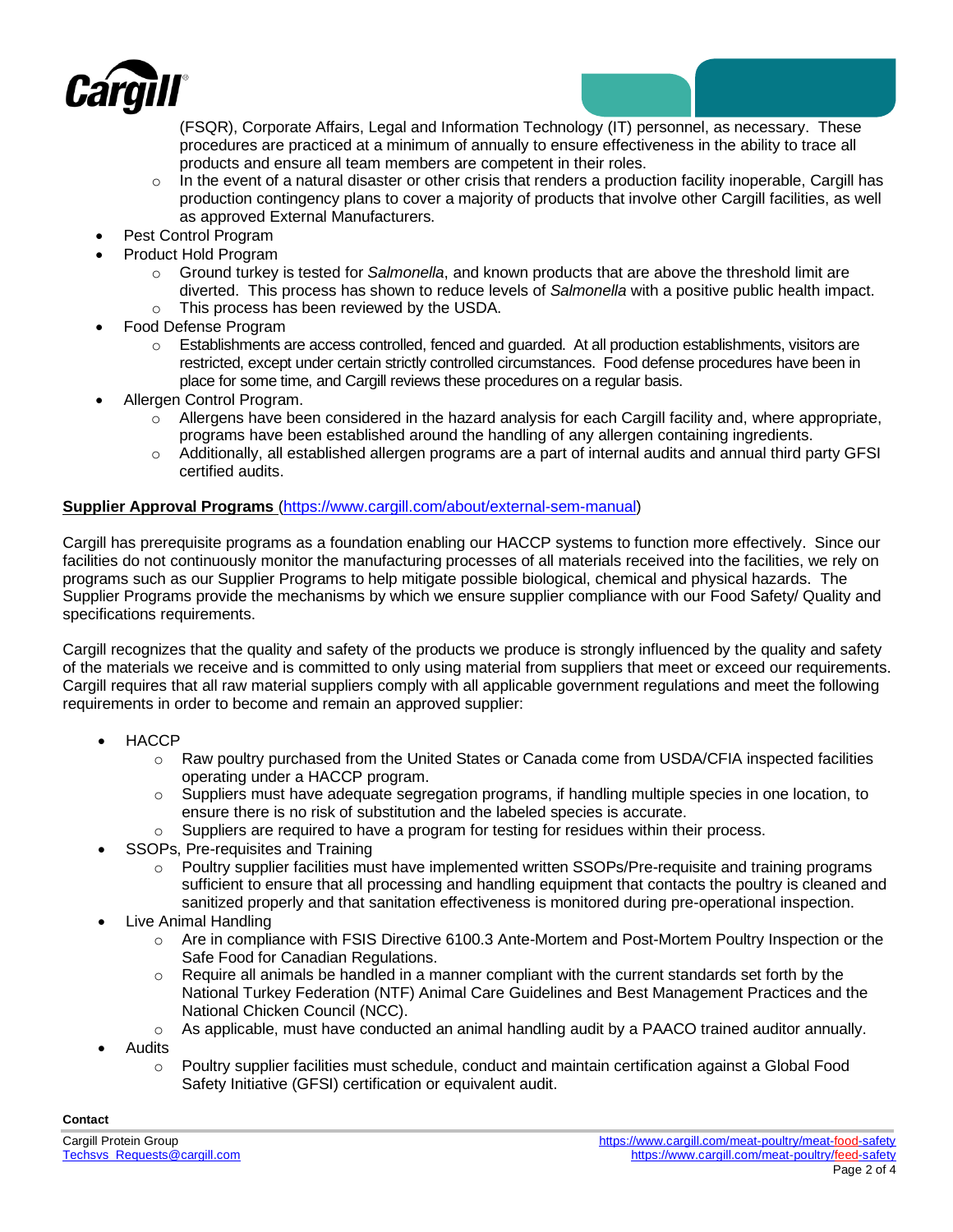

Ingredient suppliers must have an annual  $3<sup>rd</sup>$  party GFSI or equivalent audit for each facility supplying Cargill. Additionally, must complete an allergen assessment and provide a specification for each product supplied to Cargill.

## **Animal Welfare**

Cargill is committed to meeting all applicable federal regulations that pertain to animal handling and the proper care of animals, as well as the current National Turkey Federation (NTF) Animal Care Guidelines or National Chicken Council (NCC) Animal Handling Guidelines. The following information is provided to you to demonstrate our commitment to Animal Welfare:

- Cargill has training programs in place specifically designed to address animal handling procedures.
- Industry experts have been used to design equipment and review the animal handling and harvest process.
- Cargill completes daily monitoring audits to ensure animal handling requirements are met.
- An independent 3rd party Professional Animal Auditor Certification Organization (PAACO) trained auditor completes yearly audits. This confirms compliance with the NTF Animal Care Guidelines or NCC Animal Handling guidelines from the Hatchery to Harvest.
- Cargill is a registered participant in the National Poultry Improvement Plan (NPIP) and is testing birds for Avian Influenza according to this plan.

#### **Audits**

Cargill poultry harvest facilities have obtained certification under an approved Global Food Safety Initiatives (GFSI) standard for Food Safety and Quality.

#### **Export**

To ensure all products meet or exceed the standards set for export into other countries, Cargill specifies certain products and produces them under the standards set forth for export into those countries. All products should be verified to be eligible for export\* to that country prior to producing the finished product for export. All products are adequately labeled to provide the necessary required information to complete Form 9060-6 for export from the US or CFIA Meat Hygiene MOP Chapter 11.

#### **Residue Testing**

All US Cargill establishments are federally inspected by trained FSIS/USDA veterinarians, which inspect and test suspect carcasses for chemical residues. Cargill has an internal screening program of live poultry for pesticides. All birds of the sampled house are retained until sample results are returned and found to be acceptable. Additionally, there are programs in place to control drug issuance and withdrawal periods for each flock.

Cargill believes our food safety program sets the standard for the industry, but at the same time, no supplier can guarantee pathogen free raw materials. Accordingly, we want to reiterate the importance of proper handling and cooking of all raw products by you and your customers. Cargill commits to ensure prompt updates to our documents upon any changes to our procedures or processes.

Cargill will continue to strive for excellence in providing our customers with a high-quality product manufactured under strict food safety standards. For additional information and/or updates please visit our website [http://www.cargill.com/products/meat-food-safety.](http://www.cargill.com/products/meat-food-safety) However, should you have any specific questions please contact us at [Techsvs\\_Requests@cargill.com.](mailto:Techsvs_Requests@cargill.com) As a valued customer, we appreciate your partnership and are pleased to help meet your needs.